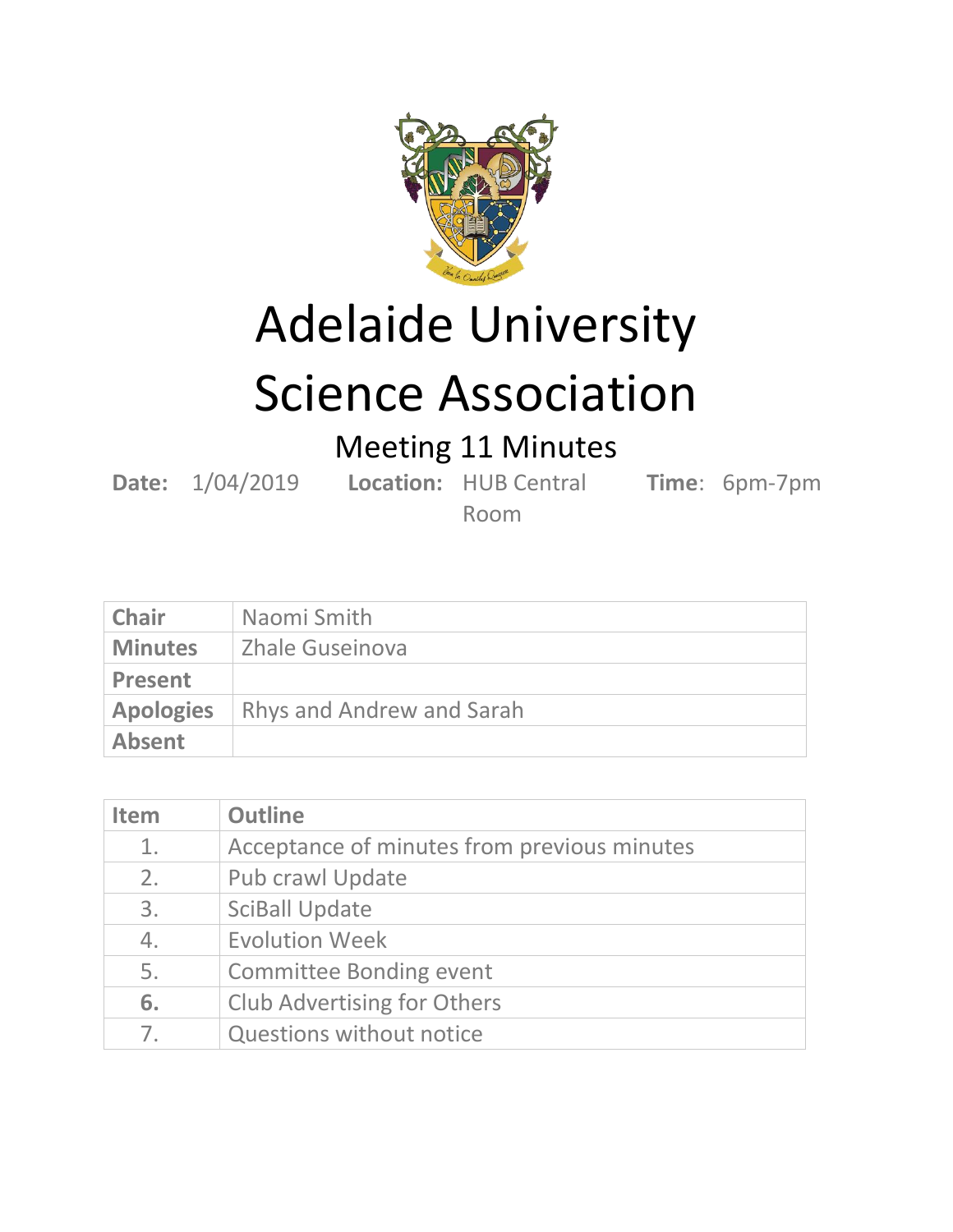| Item 1            | <b>Acceptance of minutes from previous minutes</b>                                                                                               |
|-------------------|--------------------------------------------------------------------------------------------------------------------------------------------------|
|                   | Do we accept the minutes from the previous meeting?                                                                                              |
|                   | Motion moved by Naomi, seconded by River                                                                                                         |
| Item <sub>2</sub> | <b>Pub Crawl Update</b>                                                                                                                          |
|                   | Pub Crawl shirts have been printed and picked up!<br>$\overline{\phantom{0}}$                                                                    |
|                   | Is everyone happy with the stall schedule? Any last-minute changes?<br>$\qquad \qquad -$                                                         |
|                   | (river is unable to do wednesdays, can anyone cover him up?)<br>$\overline{\phantom{0}}$                                                         |
|                   | Organise responsible persons for the night 5:30 pm - 11 pm                                                                                       |
|                   | Naomi and someone from the opposite gender<br>$\blacksquare$                                                                                     |
|                   | Need safety vests<br>$\blacksquare$                                                                                                              |
|                   | First Aid kit, condoms etc.<br>$\blacksquare$                                                                                                    |
|                   | Confirm which committee members will be there at the pubcrawl                                                                                    |
|                   | Shirt sales                                                                                                                                      |
|                   | See membership stickers etc.                                                                                                                     |
|                   | $10-3$<br>$\overline{\phantom{0}}$                                                                                                               |
|                   | Hub<br>$\sim$                                                                                                                                    |
|                   | Store all shirts in the Club rooms                                                                                                               |
|                   | Confirm that pubs have been updated on numbers? All good :)<br>$\blacksquare$                                                                    |
|                   | Social media push - posts on the event page once a day through the                                                                               |
|                   | week / a couple of posts on Thursday/Friday                                                                                                      |
|                   | Han made a video to attract more people, will be uploaded on                                                                                     |
|                   | Thursday                                                                                                                                         |
| Item <sub>3</sub> | Sci Ball Update (15th June)                                                                                                                      |
|                   | SciBall 2019 will now take place at Stamford on 15th of June =                                                                                   |
|                   | capacity 220                                                                                                                                     |
|                   | Motion to change this date has been moved by Matt,<br>$\circ$                                                                                    |
|                   | accepted by all, opposed by none, (seconded by Ammresh)                                                                                          |
|                   | Organise guest speakers for SciBall, invite Vice-Chancellor and perhaps                                                                          |
|                   | other researchers, Dean of Sciences, ect. To be contacted during the<br>beginning of term 2 - networking officer to get into contact after a set |
|                   | list of people to reach out to has been decided by committee                                                                                     |
|                   | Subcommittee - rhys with subcommittee to meet and discuss:                                                                                       |
|                   | Sophie is in charge of networking for the Science Ball                                                                                           |
|                   | How are we going to decorate the venue? Theme = Gemstones<br>$\circ$                                                                             |
|                   | Table centerpieces/decorations, design schemes - colours etc.<br>$\circ$                                                                         |
|                   | DJ or Playlist? If playlist, someone will need to maintain playlist<br>O                                                                         |
|                   | and change for when people want to dance                                                                                                         |
|                   | Need to hire a photographer - may hire the same photographer as the                                                                              |
|                   | pub crawl but will wait until after pubcrawl to decide                                                                                           |
|                   | Motion to decide whether the bar will be inside or outside -> the                                                                                |
|                   | motion to have the bar OUTSIDE was moved by Naomi, seconded by                                                                                   |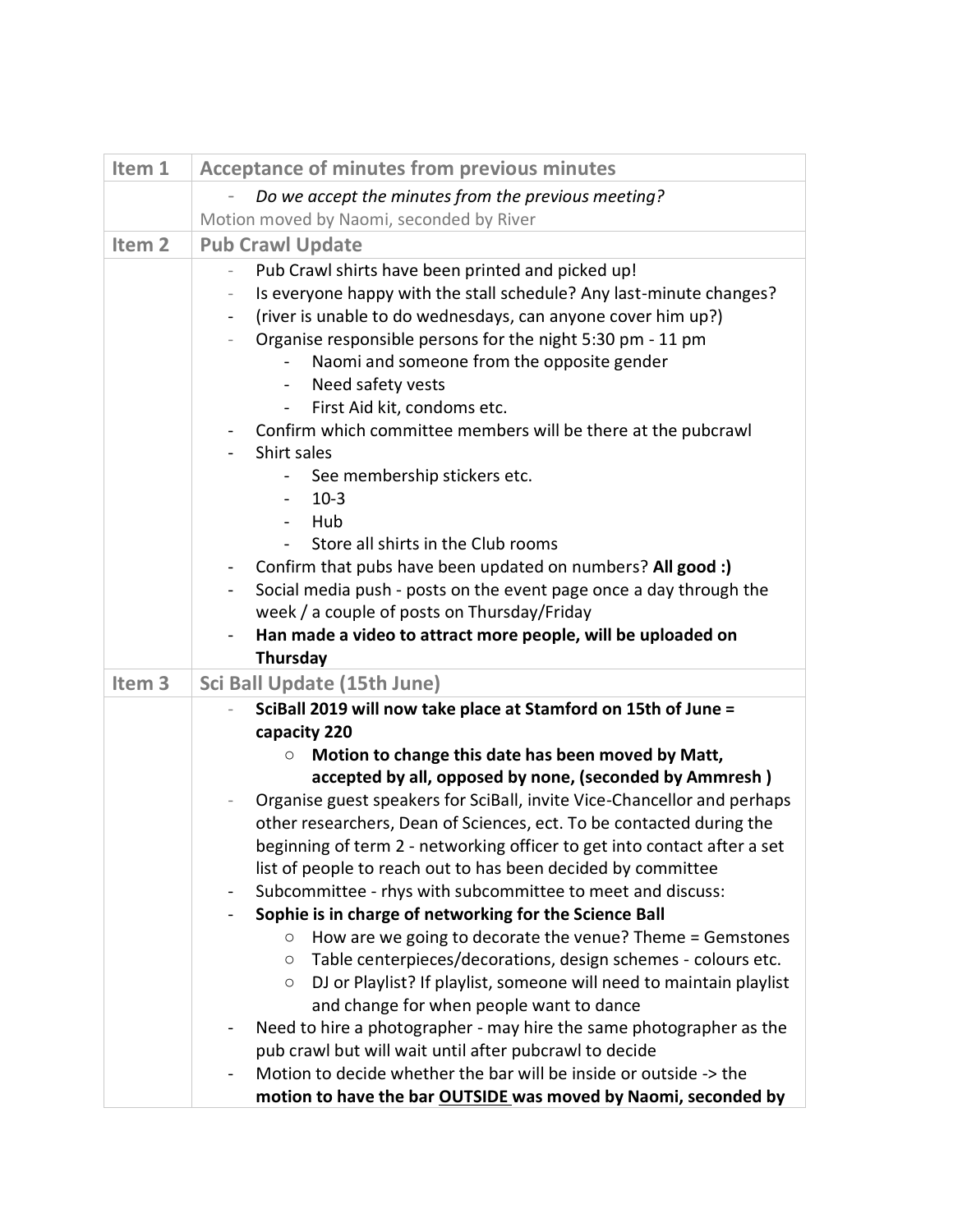|        | Ammresh, opposed by none                                                                                                                                                                                                                                                                                                                                                                                                                                                                                                                                                                                                                                                                                                                                                                                                                                                                                                                                                                                                                                                                                                                                                                                                                                                                                                                                                                                                                                                                                                                                                                                                                                  |
|--------|-----------------------------------------------------------------------------------------------------------------------------------------------------------------------------------------------------------------------------------------------------------------------------------------------------------------------------------------------------------------------------------------------------------------------------------------------------------------------------------------------------------------------------------------------------------------------------------------------------------------------------------------------------------------------------------------------------------------------------------------------------------------------------------------------------------------------------------------------------------------------------------------------------------------------------------------------------------------------------------------------------------------------------------------------------------------------------------------------------------------------------------------------------------------------------------------------------------------------------------------------------------------------------------------------------------------------------------------------------------------------------------------------------------------------------------------------------------------------------------------------------------------------------------------------------------------------------------------------------------------------------------------------------------|
|        | Discuss seating -first come first serve - motion moved by Naomi,<br>$\qquad \qquad \blacksquare$<br>seconded by Matt<br>Aim to start advertising in week 8 -> start during Easter Holidays<br>$\blacksquare$<br>Need to start creating/ making the posters to promote Science Ball<br>$\blacksquare$<br>Motion to have Rhys as MC (event leader), motioned by Naomi,<br>$\blacksquare$<br>seconded by Ammresh, opposed by none                                                                                                                                                                                                                                                                                                                                                                                                                                                                                                                                                                                                                                                                                                                                                                                                                                                                                                                                                                                                                                                                                                                                                                                                                            |
| Item 4 | <b>Exploring Evolution Week</b>                                                                                                                                                                                                                                                                                                                                                                                                                                                                                                                                                                                                                                                                                                                                                                                                                                                                                                                                                                                                                                                                                                                                                                                                                                                                                                                                                                                                                                                                                                                                                                                                                           |
|        | We will be participating in Evolution week (week 7,<br>Our participation:<br>$\blacksquare$<br>Motion to be presenting a talk on an evolution-related topic<br>Motion moved by Naomi, accepted by all, opposed by<br>none, seconded by Ammresh.<br>Networking officer to decide on a suitable guest speaker<br>$\blacksquare$<br>(brief with the committee first) and to get into contact<br>with them<br>Catering will be provided by the organising club -<br>secular student's society - either catering plates or pizza<br>(will let us know later). The costs of these will be<br>covered by a mass grant (Lazarus, main organiser, has<br>already spoken to the union about the funding of this<br>event).<br>Will likely hold this during either monday or tuesday of<br>$\blacksquare$<br>week 7<br>Joe to advertise evolution week through social media<br>$\overline{\phantom{0}}$<br>i.e. Facebook, Instagram by the end of the week?<br><b>ACTION: Naomi to book the room</b><br>Advertising of any event we run is to be advertised individually;<br>through a fb event as well as any other advertising we decide; the fb<br>event will then be advertised on a separate Exploring Evolution Week<br>fb page.<br>Other advertising methods may include; posters, email, digital signage,<br>or lecture bashing<br>Evangelical students club will be holding a evolution discussion panel<br>on the thursday/friday and are looking for a member of staff from the<br>science faculty that has had any kind of faith-related past (this will be<br>not for our speech but for another panel) - does anyone know anyone<br>suitable for this? |
| Item 5 | <b>Committee Bonding event!: D</b>                                                                                                                                                                                                                                                                                                                                                                                                                                                                                                                                                                                                                                                                                                                                                                                                                                                                                                                                                                                                                                                                                                                                                                                                                                                                                                                                                                                                                                                                                                                                                                                                                        |
|        | What time would suit everyone best?<br>Holidays?<br>First vs second week                                                                                                                                                                                                                                                                                                                                                                                                                                                                                                                                                                                                                                                                                                                                                                                                                                                                                                                                                                                                                                                                                                                                                                                                                                                                                                                                                                                                                                                                                                                                                                                  |